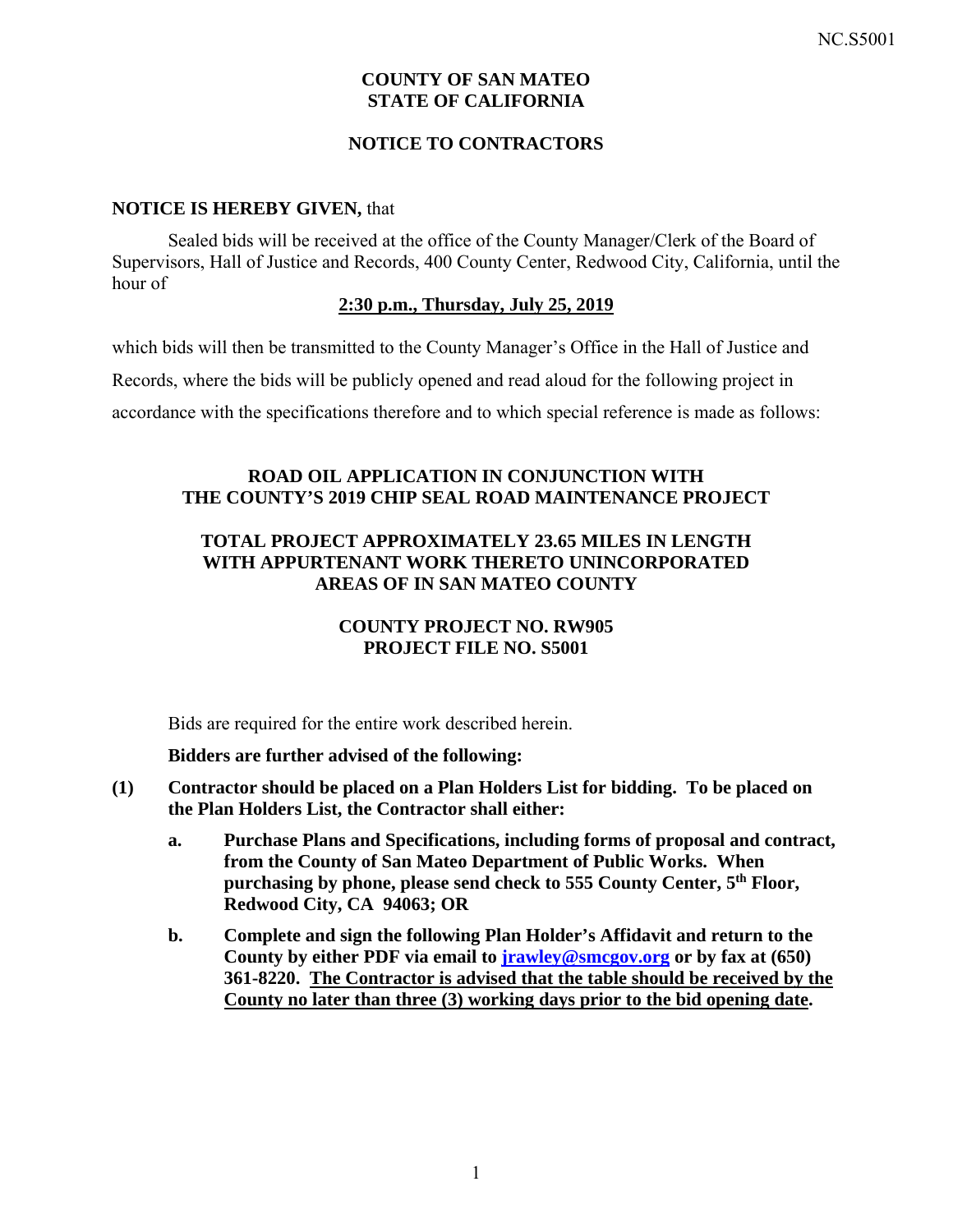| <b>Plan Holder's Affidavit</b>                                                                                           |              |                                     |                                    |  |  |  |
|--------------------------------------------------------------------------------------------------------------------------|--------------|-------------------------------------|------------------------------------|--|--|--|
| Road Oil Application in Conjunction with the County's<br>2019 Chip Seal Road Maintenance Project<br><b>Project Title</b> |              |                                     |                                    |  |  |  |
| Project No.                                                                                                              | <b>RW905</b> |                                     | Project Engineer: Joshua P. Rawley |  |  |  |
|                                                                                                                          |              | <b>Project Manager: Zack Azzari</b> |                                    |  |  |  |
| 2:30 p.m., Thursday, July 25, 2019<br><b>Bid Open Date and Time:</b>                                                     |              |                                     |                                    |  |  |  |
| <b>Company Name:</b><br><b>Mailing Address:</b>                                                                          |              |                                     |                                    |  |  |  |
| <b>Phone Number:</b>                                                                                                     |              | <b>Fax Number:</b>                  |                                    |  |  |  |
| <b>E-mail Address:</b>                                                                                                   |              |                                     |                                    |  |  |  |
|                                                                                                                          |              |                                     |                                    |  |  |  |
| (Name and Title of Authorized Representative of Bidder)                                                                  |              |                                     |                                    |  |  |  |
| (Signature of Authorized Representative of Bidder)                                                                       |              |                                     |                                    |  |  |  |

- **(2) The Plan Holders List will be posted to the County of San Mateo's Public Works website two (2) working days prior to the bid open date.**
- **(3) It will be the Contractor's sole responsibility to ensure that they have received addendums,** *if any,* **which will be posted to the County of San Mateo's Public Works website on the same day issued. Said addendums will also be sent to all current plan holders and made available during purchase of Plans and Specifications.**
- **(4) Reference is made to Section 2-1.10, "Disqualification of Bidders," of the Standard Specifications. The Contractor's attention is directed in particular to the last sentence, which states, "Proposals in which the prices obviously are unbalanced may be rejected."**

The Public Works website will be updated as needed and can be accessed under the Departments tab found on the County of San Mateo website (http://publicworks.smcgov.org).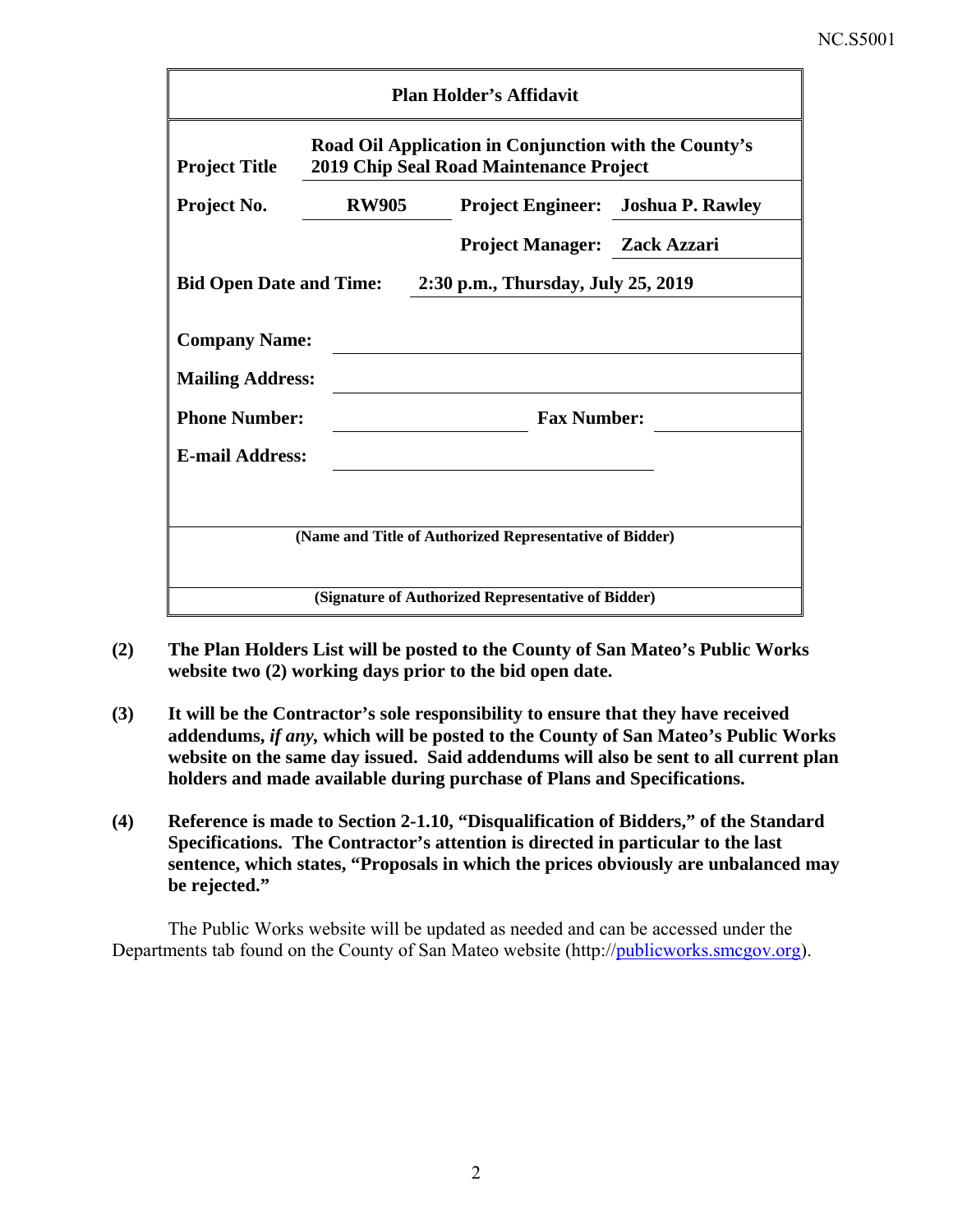#### **ENGINEER'S ESTIMATE**

#### **ROAD OIL APPLICATION IN CONJUNCTION WITH THE COUNTY'S 2019 CHIP SEAL ROAD MAINTENANCE PROJECT**

# **TOTAL PROJECT APPROXIMATELY 23.65 MILES IN LENGTH WITH APPURTENANT WORK THERETO IN UNINCORPORATED AREAS OF SAN MATEO COUNTY**

# **COUNTY PROJECT NO. RW905 PROJECT FILE NO. S5001**

| <b>Item</b><br>No. | <b>Section</b><br>No. | <b>Estimated</b><br>Quantity | Unit of<br><b>Measure</b> | <b>Item Description</b>                          |
|--------------------|-----------------------|------------------------------|---------------------------|--------------------------------------------------|
|                    | 11                    |                              | LS                        | Mobilization                                     |
|                    | $37-1$                | 467                          | Ton                       | Rejuvenating Polymer Modified Asphaltic Emulsion |

# **Engineer's Estimate of Costs: \$ 365,000.00**

 The foregoing quantities are approximate only, being given as a basis for the comparison of bids, and the County of San Mateo does not, expressly or by implication, agree that the actual amount of work will correspond herewith, but reserves the right to increase or decrease the amount of any class or portion of the work, or to omit any portion of the work, as may be deemed necessary or expedient by the Engineer.

Payment to the Contractor for materials furnished and work completed shall be made by the County in accordance with Section 9 of the "Special Provisions" portion of these Contract Documents. Pursuant to Section 22300 of the Public Contract Code, Contractor may, upon his request and at Contractor's expense, substitute equivalent securities for any moneys retained from such payment for the fulfillment of the Contract.

**When applicable, both Contractor and Subcontractor hereby agrees to pay not less than prevailing rates of wages and be responsible for compliance with all the provisions of the California Labor Code, Article 2-Wages, Chapter 1, Part 7, Division 2, Section 1770 et seq and Section 1810 et seq. A copy of the prevailing wage scale established by the Department of Industrial Relations is on file in the office of the Director of Public Works, and available at www.dir.ca.gov/DLSR or by phone at 415-703-4774. California Labor**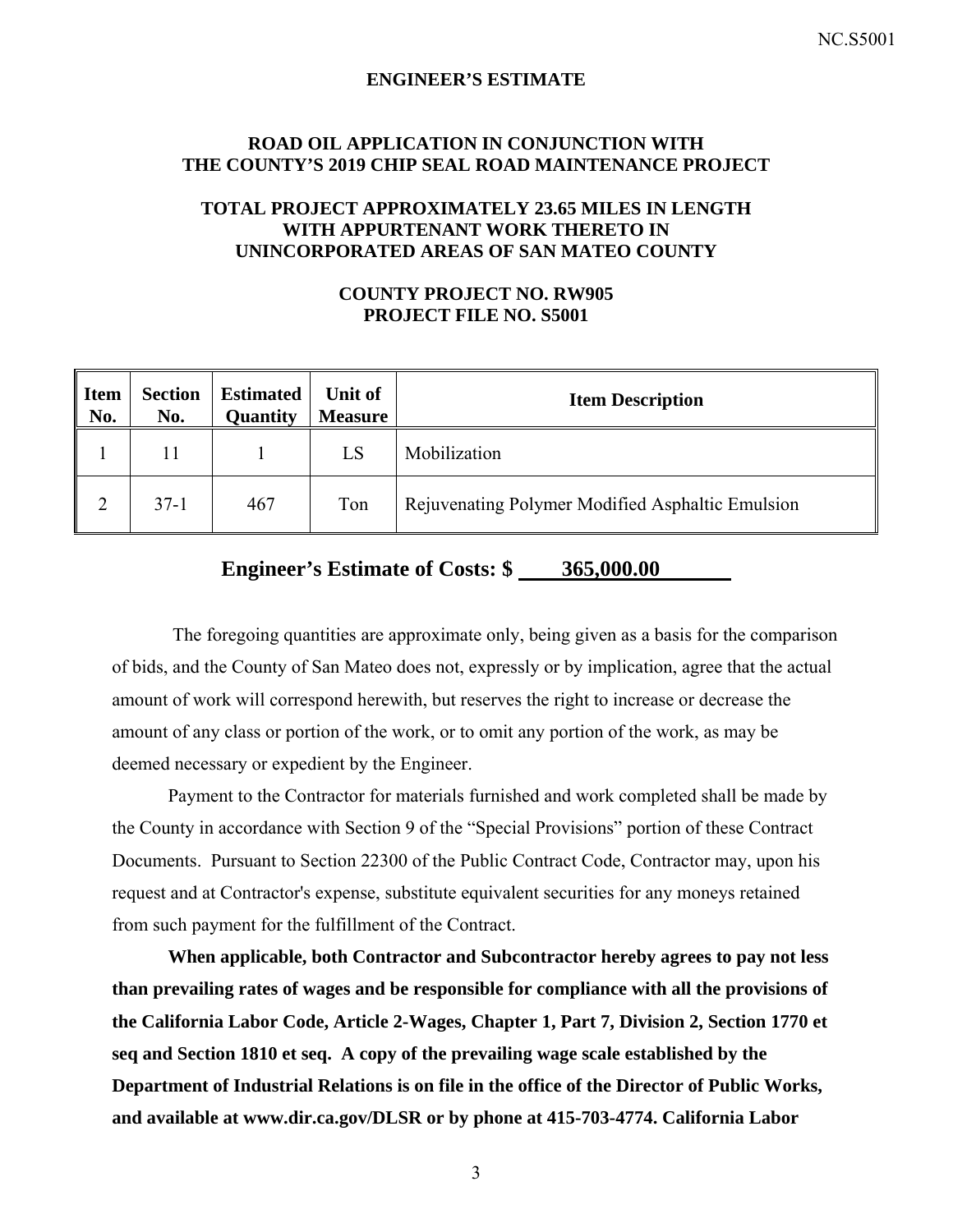**Code Section 1776(a) requires each contractor and subcontractor keep accurate payroll records of trades workers on all public works projects and to submit copies of certified payroll records upon request.** 

**Additionally, pursuant to State Senate Bill SB 854 (Stat. 2014, chapter 28), effective January 1, 2015:** 

- **(1) No contractor or subcontractor may be listed on a bid proposal for a public works project (submitted on or after March 1, 2015) unless registered with the Department of Industrial Relations pursuant to Labor Code section 1725.5 [with limited exceptions from this requirement for bid purposes only under Labor Code section 1771.1(a)].**
- **(2) No contractor or subcontractor may be awarded a contract for public work on a public works project (awarded on or after April 1, 2015) unless registered with the Department of Industrial Relations pursuant to Labor Code section 1725.5.**
- **(3) This project is subject to compliance monitoring and enforcement by the Department of Industrial Relations.**

Wage rates for overtime shall be paid at not less than one and one-half (1-1/2) times the above rates. Wage rates for Sundays and holidays shall be paid at not less than two (2) times the above rates.

The holidays upon which such rates shall be paid shall be all holidays recognized in the collective bargaining agreement applicable to the particular craft, classification, or type of worker employed on the Project.

It is the policy of the County that Contractors on public projects employ their workers and craftsmen from the local labor market whenever possible. "Local Labor Market" is defined as the labor market within the geographical confines of the County of San Mateo, State of California. Consistent with this policy, the Contractor is requested to employ craftsmen and other workers from the local labor market whenever possible to do so.

Each bidder shall submit with the bid, Certificates of Compliance and Intent on a form provided in the "Proposal" section of these Contract Documents, a certificate that bidder is in compliance with the provisions of the Equal Employment Opportunity Requirement of Executive Order 11246, Title VII of the Civil Rights Act of 1964, the California Fair Employment and Housing Act and any other federal, State and local laws and regulations relating to equal employment opportunity. With the execution of said certificates, bidder also agrees that bidder will maintain or develop and implement, during the course of the work concerned, a program of

4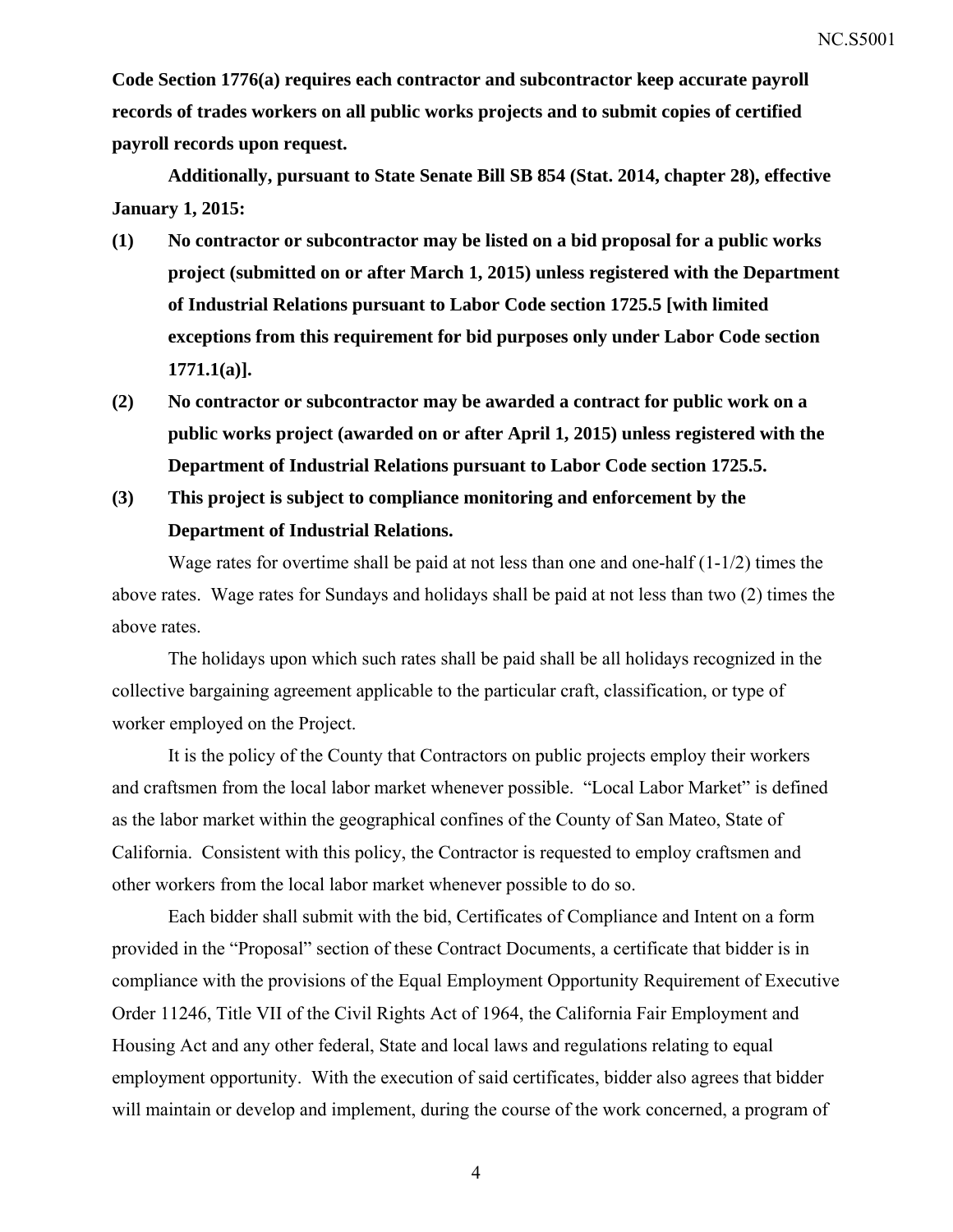hiring and employment, conducted without regard to race, religion, color, national origin, ancestry, sexual orientation, or sex of the applicants. With this certification, bidder shall submit any and all information that may be required by the County in connection with the particular project.

Each bidder is hereby notified of the Section 9204 and Section 20104 et seq. of the Public Contract Code as those Sections (attached hereto as Appendix E) relate to resolution of construction claims, and to Section 3186 of the Civil Code, as amended January 1, 1999 with regard to stop notices and public entity's rights to retain monies in order to provide for that entity's reasonable cost of litigation. The bidder is further notified that all provisions of Section 9204 and Section 20104 et seq. of the Public Contract Code and Section 3186 of the Civil Code, as outlined above shall be considered as incorporated into and become an integral part of these specifications.

Questions relating to equal employment should be directed to the San Mateo County Department of Public Works, Equal Employment Opportunity Program, 555 County Center, 5th Floor, Redwood City, CA 94063-1665, telephone (650) 363-4100.

Plans and Specifications and forms of Proposal and Contract may be seen and obtained at the office of the Director of Public Works, 555 County Center, Redwood City, California, 94063-1665. Plans and specifications may be obtained for a:

#### **NON-REFUNDABLE FEE OF \$ 15.00 PER SET**

Additional technical questions should be directed to the office of the Director of Public Works, 555 County Center, Redwood City, California, 94063-1665, telephone (650) 363-4100.

The Contractor shall possess either a Class A License or a combination of Class C licenses that are applicable for the majority of the work at the time this contract is awarded. No Contract will be awarded to a Bidder who is not licensed as required by laws of the State of California.

**Some of the roads to be chip sealed are narrow, steep and windy with limited opportunity for turning equipment around. The Contractor is urged to review the work sites prior to submitting a bid.** 

The County of San Mateo reserves the right to reject any or all bids and/or waive any informalities or irregularities in any bid received.

Bidders may not withdraw their bid for a period of **FORTY-FIVE (45) DAYS** after the

5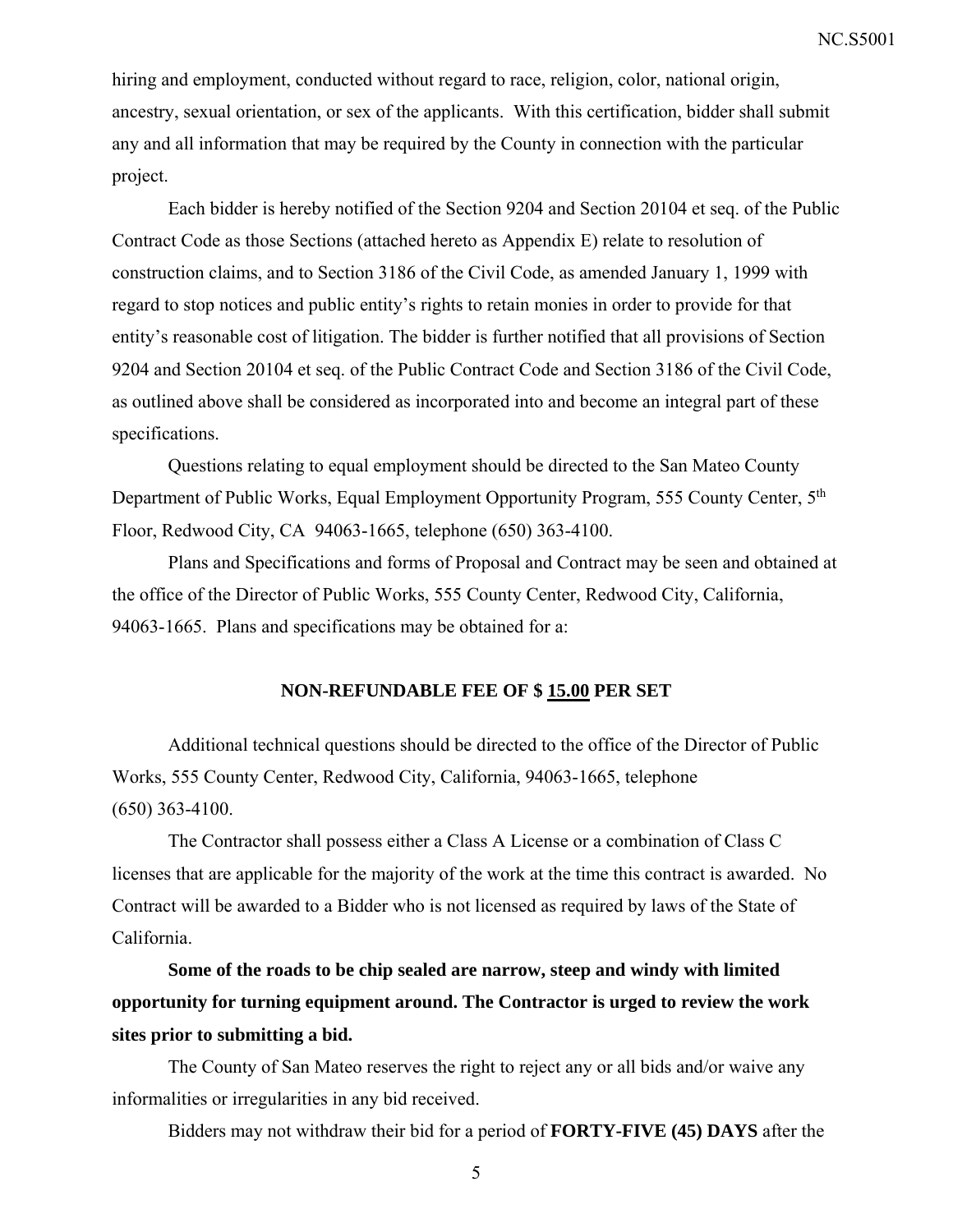NC.S5001

date set from the opening thereof.

BY ORDER OF THE BOARD OF SUPERVISORS COUNTY OF SAN MATEO

**DATE: August 06 , 2019** 

**Michael Callagy, County Manager/ Clerk of the Board of Supervisors**